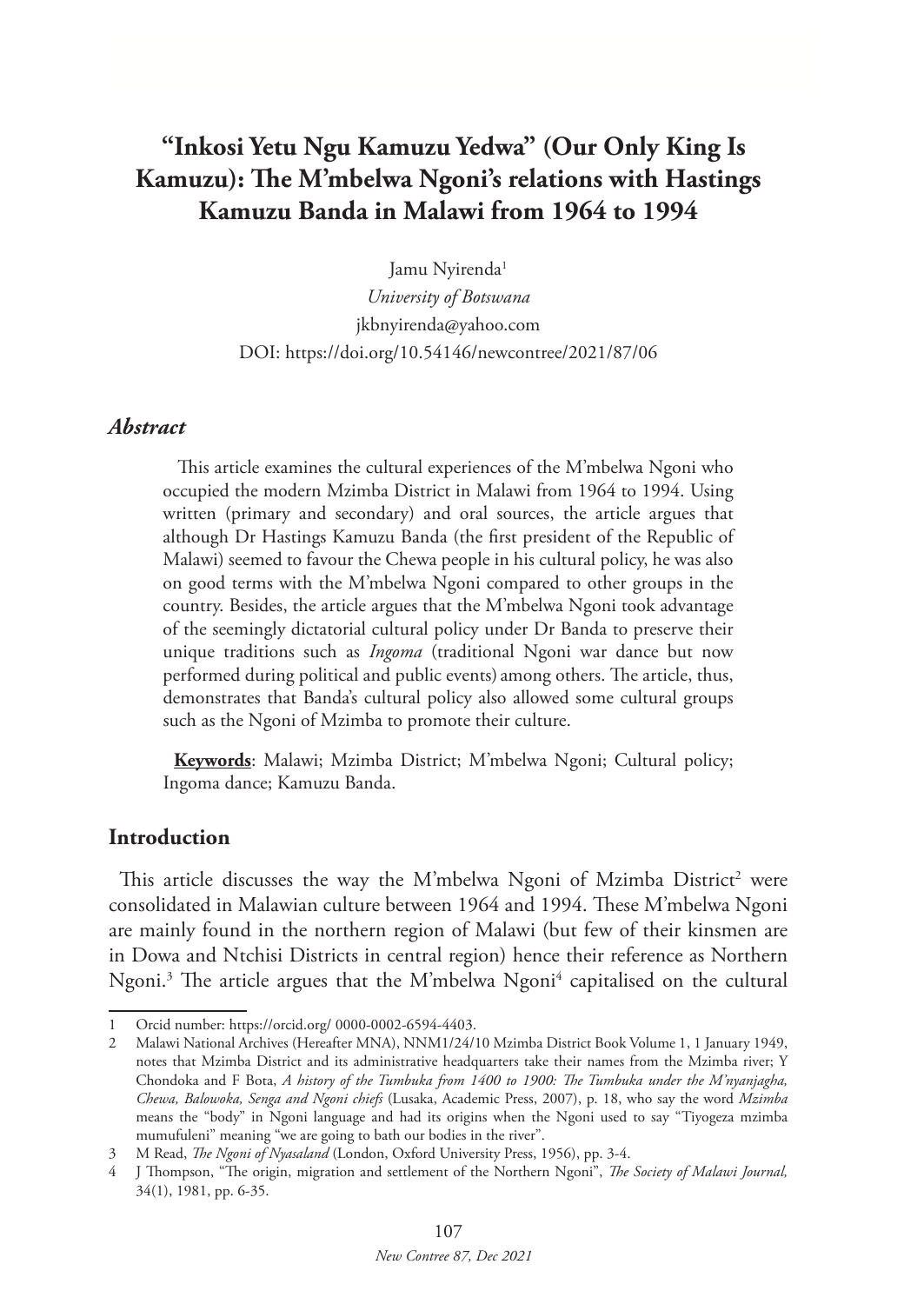policies of Dr Hastings Kamuzu Banda, the first president of the Malawi Republic, to maintain their cultural practices between 1964 and 1994. Within the period in question, Banda developed a consistent cultural philosophy which centred on turning people into a tradition-bound nation. Banda shaped the policy through authoritarian strategies to the extent that scholars often criticised him for superimposing a national and yet divisive cultural identity in the country.5 What scholars fail to acknowledge is how Banda's cultural policy also allowed some groups such as the M'mbelwa Ngoni to promote their cultural identity. This article challenges aspects in Malawian historiography during Banda's rule (1964-1994) which has analysed the subject under discussion in terms of cultural dictatorship and divisive policies of Banda. However, it has inadequately acknowledged the general outlook of Banda's cultural policy of allowing some cultural groups such as the Ngoni of Mzimba in promoting their cultural sentiments.<sup>6</sup>

## **A brief history of M'mbelwa Ngoni up to 1964**

The M'mbelwa Ngoni, who today are found in Mzimba District in the northern part of Malawi, were originally one of the several branches of Zwangendaba's followers formed out of a motley gathering of ethnic groupings. The name Ngoni was derived from Nguni, a term of salutation (*isithokozelo)* common to many agnatic clans in the modern KwaZulu-Natal Province region in South Africa.7 However, the term "Ngoni" (which means foreign people) was given to them by the Thonga of Mozambique.8 Later on, they also came to be referred to by a wide variety of names such as *Batuta/Watuta or Bututa*, *Mafiti, Mavitu, Magwangwara, Mazitu, Zowa, Wapoma, Wajoja, Landeens* and *Wamachonde*<sup>9</sup> by the Ngoni conquered or raided to describe Ngoni's predatory and murderous methods of warfare.<sup>10</sup>

<sup>5</sup> L Vail and L White, "Tribalism in the political history of Malawi", L Vail (ed.), *The creation of tribalism in Southern Africa* (London, James Currey, 1989) pp. 151-184; P Short, *Banda* (London and Boston, Routledge and Kegan Paul, 1974); PG Forster, "Culture, nationalism and the invention of tradition in Malawi", *Journal of Modern African Studies*, 32(3), 1994, pp. 477-487; J Lwanda, *Kamuzu Banda of Malawi: A study in promise, power and paralysis* (Glasgow, Dudu Nsomba Publications,1993).

<sup>6</sup> Scholars such as B Mkandawire, "Ethnicity, language, and cultural violence: Dr Hastings Kamuzu Banda's Malawi, 1964-1994", *The Society of Malawi Journal,* 63(1), 2010, pp. 23-42; T Moyo, "Language politics and national identity in Malawi", *South African Journal of African Languages,* 4, 2002, pp. 262-272, have attacked Dr Banda's divisive and dictatorial tendencies.

<sup>7</sup> J Barnes, *Politics in a changing society: A political history of the Fort Jameson Ngoni* (Manchester, Manchester University Press, 1967), p. 9.

<sup>8</sup> D Fraser, *Winning a primitive people* (London, Seeley Service and Company, 1914), p. 311; E Ebner, *The history of the Wangoni*, reprint (Peramiho, Benedictine Publications, 2009), p. 148.

<sup>9</sup> J Pike, "A Pre-colonial history of Malawi", *The Nyasaland Journal,* 18(1), 1965, p. 48; E Ebner, *The history of the Wangoni…*, pp. 148-149.

<sup>10</sup> MNA, S1/112F/34, District administration annual report, Northern Province-Mzimba-introductory notes by I O'Brien, the District Commissioner of Mzimba District in 1933.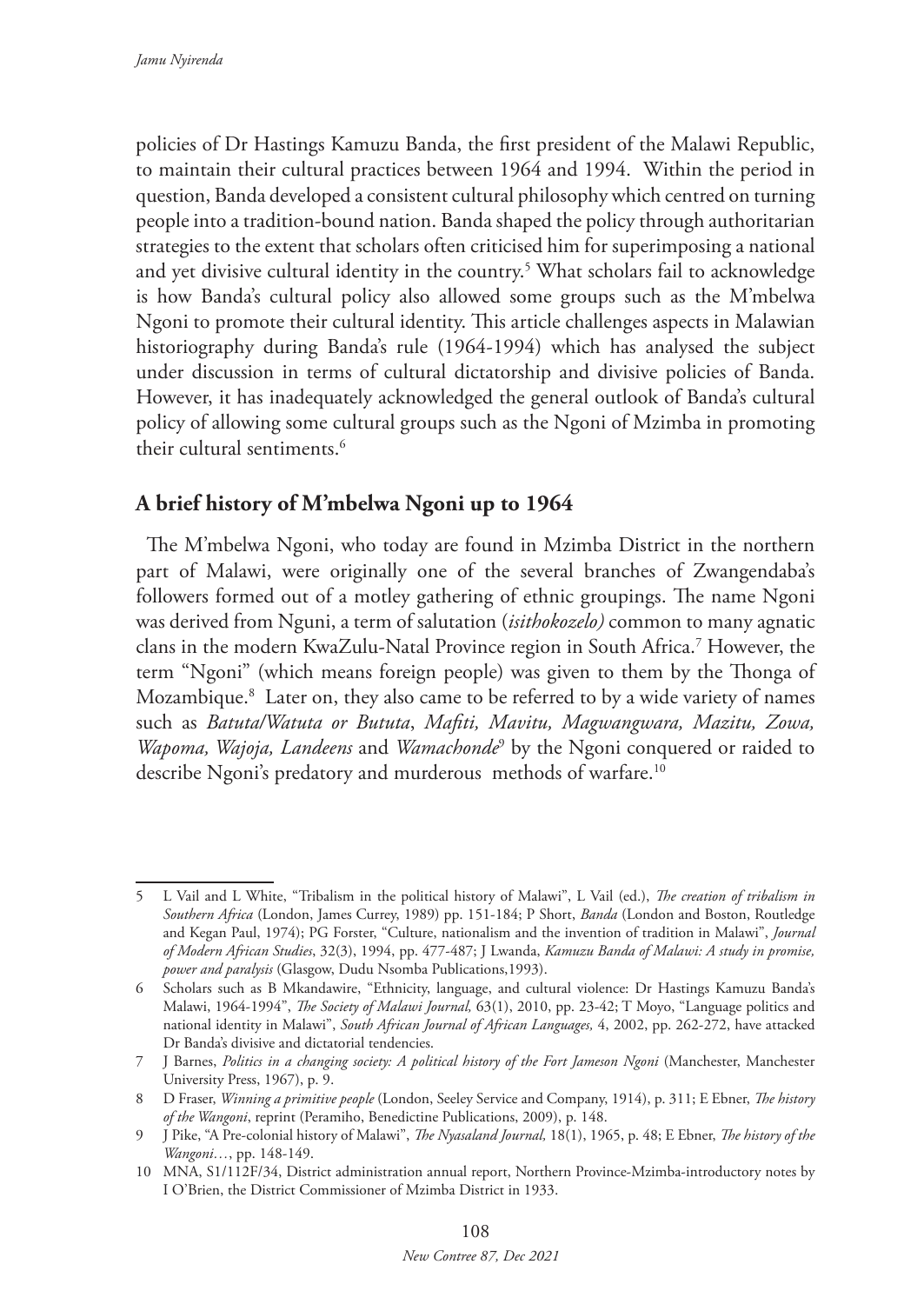The Ngoni, led by Zwangendaba, were one of the products of *mfecane* (unlimited warfare or great crushing) in Zulu language or *difaqane* in Sotho.<sup>11</sup> Mfecane was an upheaval in the modern Kwazulu-Natal Province region of South Africa where different leaders were fighting over the control of trade towards the route to Delagoa Bay and also over grazing land for their cattle herds among others.12 In particular, the Ngoni left South Africa after the rise of Shaka Zulu who defeated the Ndwandwe under Zwide where Zwangendaba was one of his generals at the battle of Mhlatuze River in 1819. This forced a number of Nguni groups to flee northwards.13 During their trek northwards (passing through modern Mozambique, Zimbabwe and Zambia), Zwangendaba and his followers assimilated many ethnic groups.14 The M'mbelwa Ngoni emerged as a distinct group from the succession crisis that erupted after the death of Zwangendaba in 1848 in the Ufipa (at Mapupo to be specific) area in the south western part of modern Tanzania.15 After the crisis, the M'mbelwa Ngoni moved southwards passing through the Nyika plateau and came into Henga Valley at Ngo'nga in modern Rumphi District in Malawi. It was at Ng'onga where M'mbelwa, the son of Zwangendaba, was installed as their leader. From here, M'mbelwa Ngoni moved to several places until they reached Njuyu where the Livingstonia missionaries found them.16

The M'mbelwa Ngoni, led by Chimtunga Jere (a son of M'mbelwa I), came under the British protectorate rule on 24<sup>th</sup> October 1904, following a meeting between the then Governor Sir Alfred Sharpe and Ngoni leaders at Ekwendeni in Mzimba District.17 Chimtunga Jere had succeeded his father (M'mbelwa I) in 1898 who had died in 1891. At this meeting, the eight Ngoni chiefs agreed to submit to British administration in return for certain privileges including the right to spread out over the Tumbuka area.18 They also agreed that the authority of the hereditary chiefs would be upheld and decide minor disputes among their people but would assist colonial government officials in administration and tax collection.<sup>19</sup> The Ngoni's entry into the treaty agreement with the British administrators can be compared to the British colonial rule in the Bechuanaland Protectorate (modern Botswana)

<sup>11</sup> JD Omer-Cooper, *History of Southern Africa,* second edition, (London, James Currey Ltd, 1994), pp. 52-71.

<sup>12</sup> JD Omer-Cooper, *History of Southern Africa*…, pp. 52-53; L Thompson, *A history of South Africa*, 3 (New Haven and London, Yale University Press, 2001), pp. 81-83; J Wright, "'If we can't call it the *mfecane*, then what can we call it?': Moving the debate forward" (Paper, Institute for advanced Social Research Seminar, University of Witwatersrand, 29 August 1994), pp. 18-20; J Mvenene, "A social and economic history of the African people of Gcalekaland, 1830-1913", *Historia*, 59(1), 2014, pp. 59-62.

<sup>13</sup> J Thompson, "The origins, migration…", *The Society of Malawi Journal,* 34(1), 1981, p. 10.

<sup>14</sup> K Rennie, "Ngoni states and European intrusion", E Stokes and R Brown (eds.), *The Zambezian past…,* p. 303; JD Omer-Cooper, *History of Southern Africa…,* pp. 54-58.

<sup>15</sup> Y Chibambo, *My Ngoni of Nyasaland* (London, Macmillan, 1952), pp. 31-35; Y Chondoka and F Bota, *A history of the Tumbuka…,* pp. 191-193.

<sup>16</sup> Y Chibambo, *My Ngoni of Nyasaland…*, pp. 54-64.

<sup>17</sup> MNA, S1/61H/32, Mzimba district administration annual reports, 1931.

<sup>18</sup> MNA, S1/112 F/34, Mzimba district administration annual reports, 1934.

<sup>19</sup> MNA, NNMI/24/1 Mzimba (Mombera) district book, 1 April, 1905.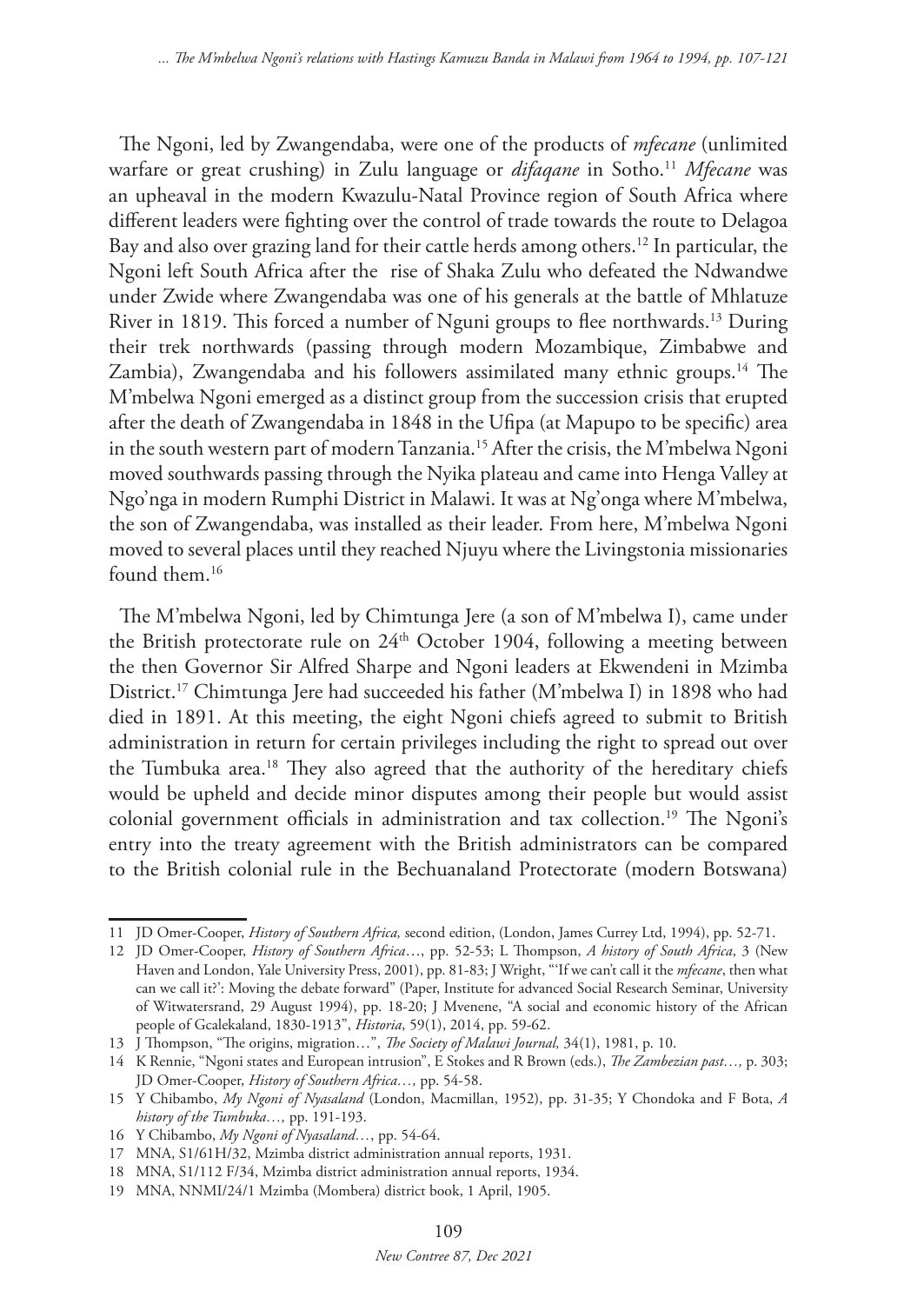where some Tswana groups such as the Bangwato incorporated the Babirwa (who were non-Tswana) into their communities and began collecting tax and purported to represent them to the British colonial government resulting into invisibility of the Babirwa to the colonial eye.<sup>20</sup> This kind of superiority was also noted in Maun where another Tswana group called the Batawana imposed their authority over other non-Tswana groups like the Wayeyi, Herero, Mbukushu among others.21

Later on during the independence struggle the Ngoni were part of those fighting for independence of Nyasaland (Malawi). This was also observed by the Mzimba District Commissioner who on 11<sup>th</sup> January 1961 reported to the Provincial Commissioner of Northern Province that "Mzimba had become considerably more politically conscious and active than hitherto".<sup>22</sup> Thus, by the time the country became independent in 1964, the M'mbelwa Ngoni had (culturally and politically) aligned themselves to the would-be leader, Banda for their identity's survival.

### **The M'mbelwa Ngoni in Malawi's cultural historiography**

The M'mbelwa Ngoni cultural identity, like that of the Chewa, Tumbuka and Lomwe, has been a subject of scholarly attention, both from Malawi and abroad. In the colonial period, one argument has been that Christianity and colonialism weakened the strength of the Ngoni kinship, legal and administrative systems of justice and undermined their determination to stay together. For example, M Read who focussed on the socio-cultural ways of the Ngoni, attributed the decline of Ngoni culture in general to the influence of Christianity and Western education.23 This view is also shared by K Rennie who argued that it was the advent of the European missionaries which upset the balance of power in Ngoniland whereby their subordinates such as the Tumbuka became very influential since they were the first to acquire Christianity and Western education.24 Moreover, the Livingstonia mission, which established itself in the area, concentrated its efforts in the Northern region with the Tumbuka language as its chief means of communication.25 Lastly, L Vail has attributed the decline of the Ngoni to their failure in adaptation to their

<sup>20</sup> P Molosiwa, "'The tragedy of the Ababirwa': Cattle herding power and the socio-environmental history of the ethnic identity of the Babirwa in Botswana, 1920 to the Present" (PhD Thesis, university of Minnesota, 2013), p. 48.

<sup>21</sup> L Nyati-Ramahobo, "Minority tribes in Botswana: The politics of recognition", *Minority Rights Group International,* 2008, p. 3.

<sup>22</sup> MNA, PCN1/1/11 administration, annual reports for all districts, instructions and correspondence- Northern Province, 1962.

<sup>23</sup> M Read, *The Ngoni of Nyasaland* (London, Oxford University Press, 1956), p. 24; DD Phiri, "Some notes on the Ngoni clans of Malawi and the Ngoni celebrations held at Mabili in September 2001", *Society of Malawi Journal*, 55(2), 2002, p. 67.

<sup>24</sup> K Rennie, "Ngoni states…", E Stokes and R Brown (eds.), *The Zambezian Past…,* pp. 303-311.

<sup>25</sup> P Forster, *T Cullen Young: Missionary and anthropologist* (Blantyre, Christian Literature Association in Malawi, 2003), p. 7; J McCracken, "Religion and politics in Northern Ngoniland, 1881-1904", B Pachai (ed.), *Early History of Malawi* (London, Longman, 1972), pp. 216-231.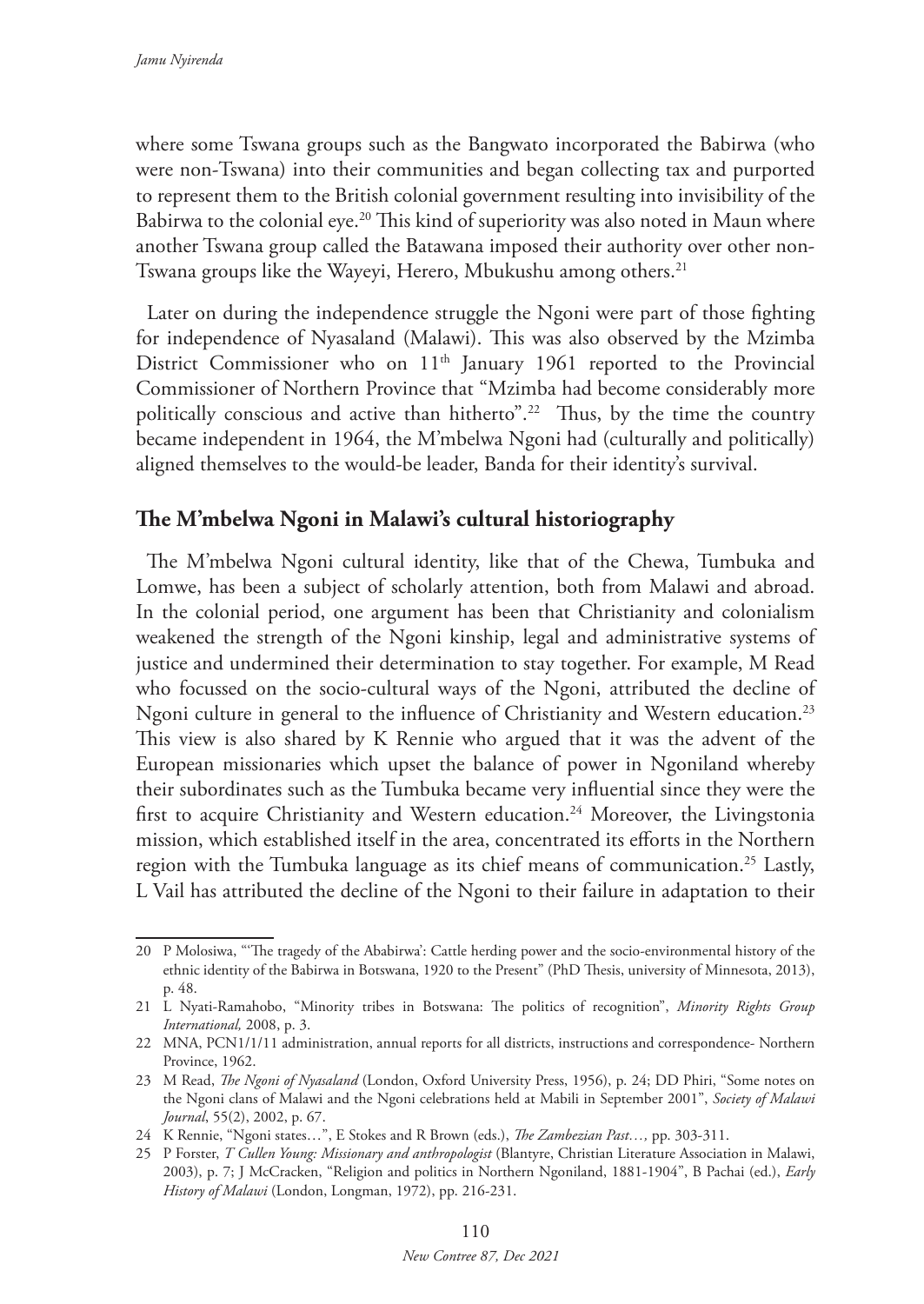new permanent habitat as manifested by environmental degradation, rebellions by the indigenous Tumbuka, rinderpest disease outbreak in 1894 and western capitalism and colonialism which facilitated the disintegration of the Ngoni society.<sup>26</sup>

However, scholars such as B Pachai have challenged the above by arguing that the M'mbelwa Ngoni were incorporated into colonial administration without losing much of their political authority.27 This view was also corroborated by K Phiri who argued that the Ngoni have been responsible for forging a degree of political and cultural unity among themselves in the country since 1904.28 Besides, J Thompson also argued that the Ngoni were able to manipulate the missionary and colonial political setup to fulfil their cultural traditions such as infusing their traditional songs into church hymns.29 On her part, A Quinn observed that the Ngoni managed to manipulate their traditional values such as *Ncemo* (literally meaning "calling") into Christian teachings of the Livingstonia Synod which became a symbolic concept of Ngoni marriage with the Synod.<sup>30</sup>

For the post-colonial period, most scholars have focussed on Malawian cultural identity in general. In this regard, some scholars have argued that Dr Hastings Kamuzu Banda, the first president of the Republic of Malawi, promoted his own Chewa cultural identity as the national identity at the expense of other ethnic identities in Malawi.31 This made other scholars such as D Kaspin and A Thorold link historical experiences of Banda's ethnic favouritism with the modern behaviour of Malawians to vote presidential candidates (since 1994) based on regional and ethnic affiliations.<sup>32</sup> This view has also been corroborated by B Osei-Hwedie who compared tribal cleavages in politics in Malawi and Zambia where she concluded that Malawi political divisions

<sup>26</sup> L Vail, "The making of the dead North: A study of Ngoni rule in Northern Malawi, 1855-1907", JB Peires (ed.), *Before and after Shaka: Papers in Nguni History* (Grahamstown, Rhodes University Press, 1981), pp. 230-255.

<sup>27</sup> B Pachai, "African initiatives in local administration: The case of the M'mbelwa African Administrative Council", RJ MacDonald (ed.) *From Nyasaland to Malawi* (Nairobi, East African Publishing House, 1975), pp. 189-212; B Pachai, "Ngoni politics and diplomacy in Malawi, 1848-1904", B Pachai, (ed.) *Early history of Malawi* (London, Longman, 1972), pp. 179-207.

<sup>28</sup> K Phiri, "Something for which to remember them: The concepts of political unity and cultural identity in the history of the Ngoni in Mzimba District since 1904" (Paper, Local History and Culture conference, Mzuzu University, 28-30 August 2007).

<sup>29</sup> J Thompson, "Donald Fraser and the Ngoni" (PhD Thesis, Edinburgh University, 1982), p. 213; J Thompson, *Ngoni, Xhosa and Scot* (Zomba, Kachere Series, 2007), where the Ngoni interacted with the Scottish and Xhosa missionaries for their religious, cultural and political survival.

<sup>30</sup> A Quinn, "Holding on to mission christianity: Case studies from a Presbyterian church in Malawi", *Journal of Religion in Africa*, 25(4), 1995, pp. 387-411.

<sup>31</sup> B Mkandawire, "Ethnicity, language, and cultural violence…", *The Society of Malawi Journal,* 63(1), 2010, pp. 23-42; T Moyo, "Language politics…", *South African Journal of African Languages,* 4, 2002, pp. 262-272; L Vail and L White, "Tribalism…", L Vail (ed.*), The creation of tribalism in Southern Africa…*, pp. 151-184; P Short, *Banda…*; P Forster, "Culture, nationalism…", *Journal of Modern African Studies*, 32(3), 1994, pp. 477- 497; J Lwanda, *Kamuzu Banda of Malawi: A study in promise, power and paralysis* (Glasgow, Dudu Nsomba Publications, 1993).

<sup>32</sup> D Kaspin, "The politics of ethnicity in Malawi's democratic transition", *The Journal of Modern African Studies,* 33(4), December 1995, pp. 595-620; A Thorold, "Regionalism, tribalism and multiparty democracy: The case of Malawi", *South African Journal of International Affairs,* 7(2), 2000, pp. 135-139.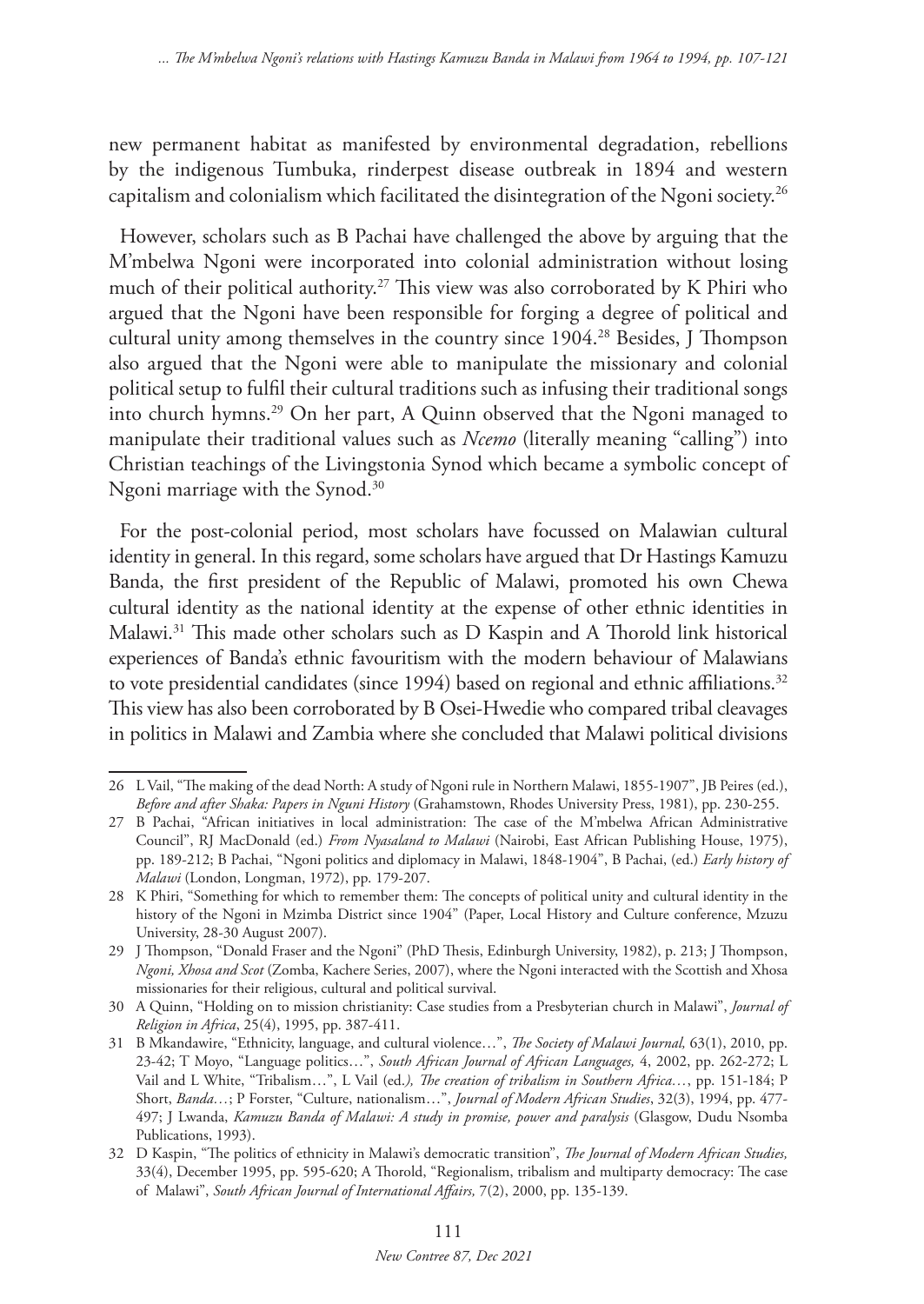were already deep before and after 1994 elections.<sup>33</sup> On his part, D Posner specified that the Chewas and Tumbukas of Zambia (unlike their Malawian counterparts) have been united due to President Kenneth Kaunda's commitment to national unity in Zambia as compared to divisive politics of Malawi's President Kamuzu Banda.34 Most recently, some scholars have debated on the resurgence of ethnic associations in the country which they feel would pose a threat to Malawi's future unity. For example, G Kayira et-al have been sceptical about the future peaceful coexistence of the several ethnic associations in Malawi due to the view that some, such as *Mulhako wa Alhomwe*, have been an avenue of both cultural unity and political mobilisation.<sup>35</sup> However, M Lusaka has contended that the ethnic associations stimulate ethnic competitions, conflicts, and divisions in contemporary Malawi.36

Image 1: A map of Malawi showing the Ngoni and other ethnic groups



Source: PG Forster, *T Cullen Young: Missionary and anthropologist* (Blantyre, Christian Literature Association in Malawi, 2003), p. xiv.

<sup>33</sup> B Osei-Hwedie, "The role of ethnicity in multi-party politics in Malawi and Zambia", *Journal of contemporary African Studies,* 16(2), 1998, pp. 228-247.

<sup>34</sup> DN Posner, "The political salience of cultural difference: Why Chewas and Tumbukas are allies in Zambia and adversaries in Malawi", *The American Political Science Review,* 98(4), November, 2004, pp. 529-545.

<sup>35</sup> G Kayira, P Banda and A Robinson, "Ethnic associations and politics in contemporary Malawi", *Journal of Eastern African Studies,* 13(4), 2019, pp. 718-738.

<sup>36</sup> M Lusaka, "Dividing the nation or promoting unity? Ethnic based associations and production of heritage in Malawi", K Ross and W Mulwafu (eds.), *Politics, christianity and society in Malawi: Essays in honour of John McCracken* (Mzuzu, MZUNI Press, 2020), pp. 372-395.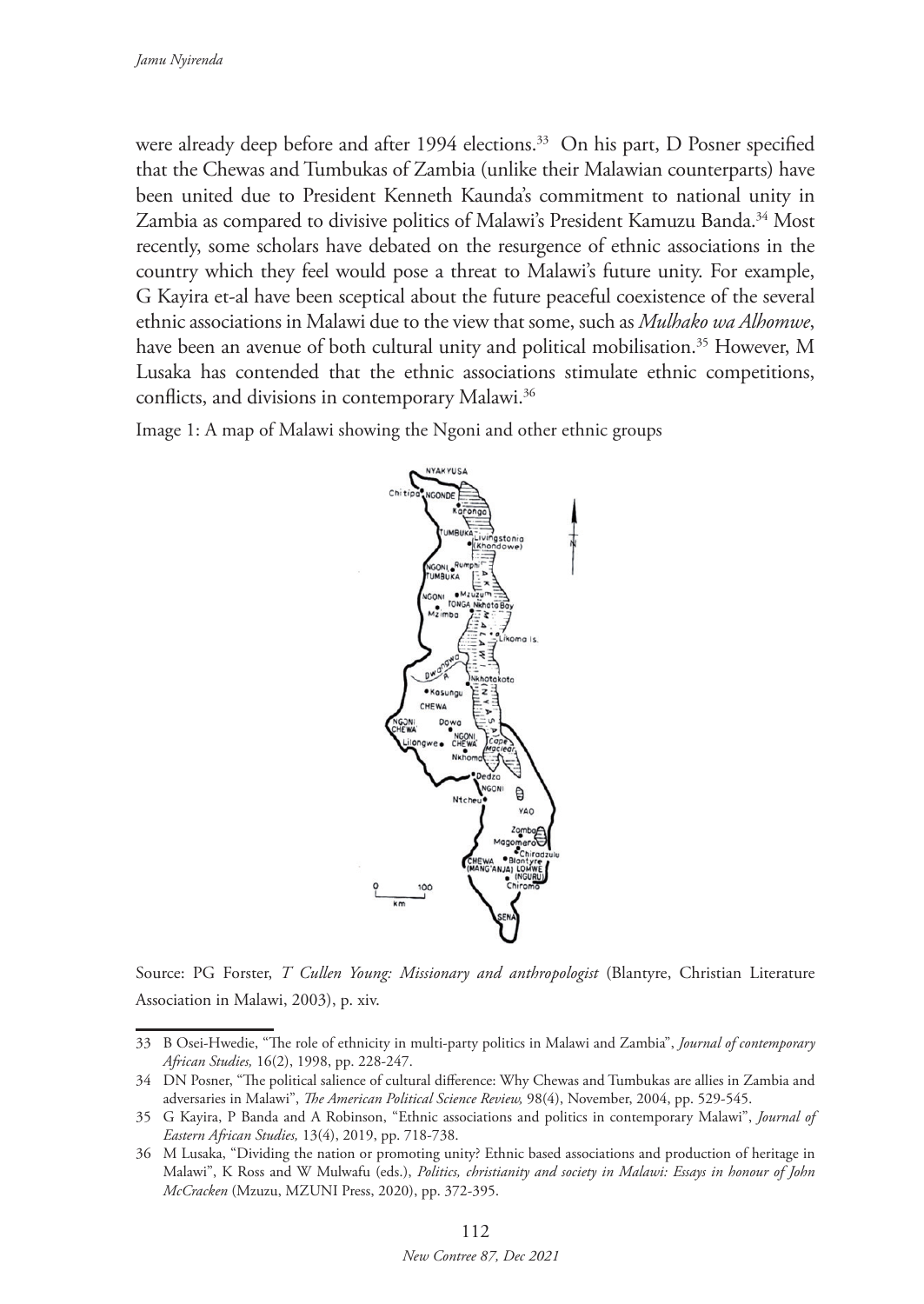While the earlier scholars have contributed enormously to the ethnic and cultural history of Malawi, they have not focused on the relationship between Banda and the Ngoni culture in the Malawi historiography which is the centre of attention of this article.

## **Banda's cultural policy**

At independence, personal characteristics of the national leader were extremely important determinants of government policies in the new African states. For example in Tanzania, Julius Nyerere (the first president of Tanzania) was honoured as *Mwalimu* (teacher) while his counterpart in Ghana, Kwame Nkrumah was hailed as *Osagyefo* (the redeemer).37 In Malawi, Kamuzu Banda was hailed as *Mpulumutsi* ("messiah" or "saviour") as somebody who possessed supernatural or divine wisdom, and as *Ngwazi* (conqueror) meaning he was brave and invincible in his destruction of colonial rule.38 However, it should be noted that Banda's political ideology was not clear as was the case with Kenneth Kaunda of Zambia's humanism which was based on Marxism-Leninism or Socialism.<sup>39</sup> Despite the above scenario, Banda's cultural policy needs to be critically analysed in order to understand the history of Malawi.

In appreciating Banda's cultural policy, one also needs to understand various factors that influenced his decisions which in the long run became controversial, as observed by some scholars.40 Among the factors, George Shepperson (a British historian) observed:<sup>41</sup>

… Banda's consciousness in his Chewa identity is manifested in the 1930s in Chicago where he provided four Chewa songs to be included in the massive Negro anthology made by Nancy Cunard… Banda's passion for his culture grew even more to the extent that in 1951 he wrote to J Rangeley, the Provincial Commissioner from his London address discussing Chewa history where he boasted of knowing Chewa customs better than the younger men born in twenties or thirties and accused them of imitating the incorrect use of Chichewa words instead of correcting those Europeans.

Banda's own cultural consciousness was also influenced by his stay in Britain and Ghana. After qualifying as a medical doctor in the United States of America in 1938,

<sup>37</sup> F Stark, "Theories of contemporary state formation in Africa", Journal *of Modern African studies*, 24(2), 1986, pp. 335-338; A Mazrui, "Cultural forces in African politics: In search of a synthesis", I Mowoe and R Bjornson (eds.), *Africa and the West* (New York, Greenwood Press, 1986), p. 45.

<sup>38</sup> R Chirambo, "A monument to a tyrant, 'or remonstrated nationalist memories of the father and founder of the Malawi Nation'", *Africa Today*, 56(4) 2010, pp. 2-21.

<sup>39</sup> O Kalinga, "The production of history in Malawi in the 1960's: The legacy of Sir Harry Johnston, the influence of the Society of Malawi and the role of Dr Kamuzu Banda and his Malawi Congress Party", *African Affairs,*  97(389), 1998, p. 544; KY Best, a news correspondent, *The African* Newspaper, 30(22), 9 November-22 November 1979, pp. 1-2 where Kaunda's ideology is challenged by the Church Council of Zambia in July 1979 for its much focus on scientific socialism at the expense of Christian values.

<sup>40</sup> D Kaspin, "The politics of ethnicity…", *The Journal of Modern African Studies,* 33(4), 1995, pp. 595-620.

<sup>41</sup> G Shepperson, "Memories of Dr Banda", *The Society of Malawi Journal,* 51(1), 1998, pp. 74-84.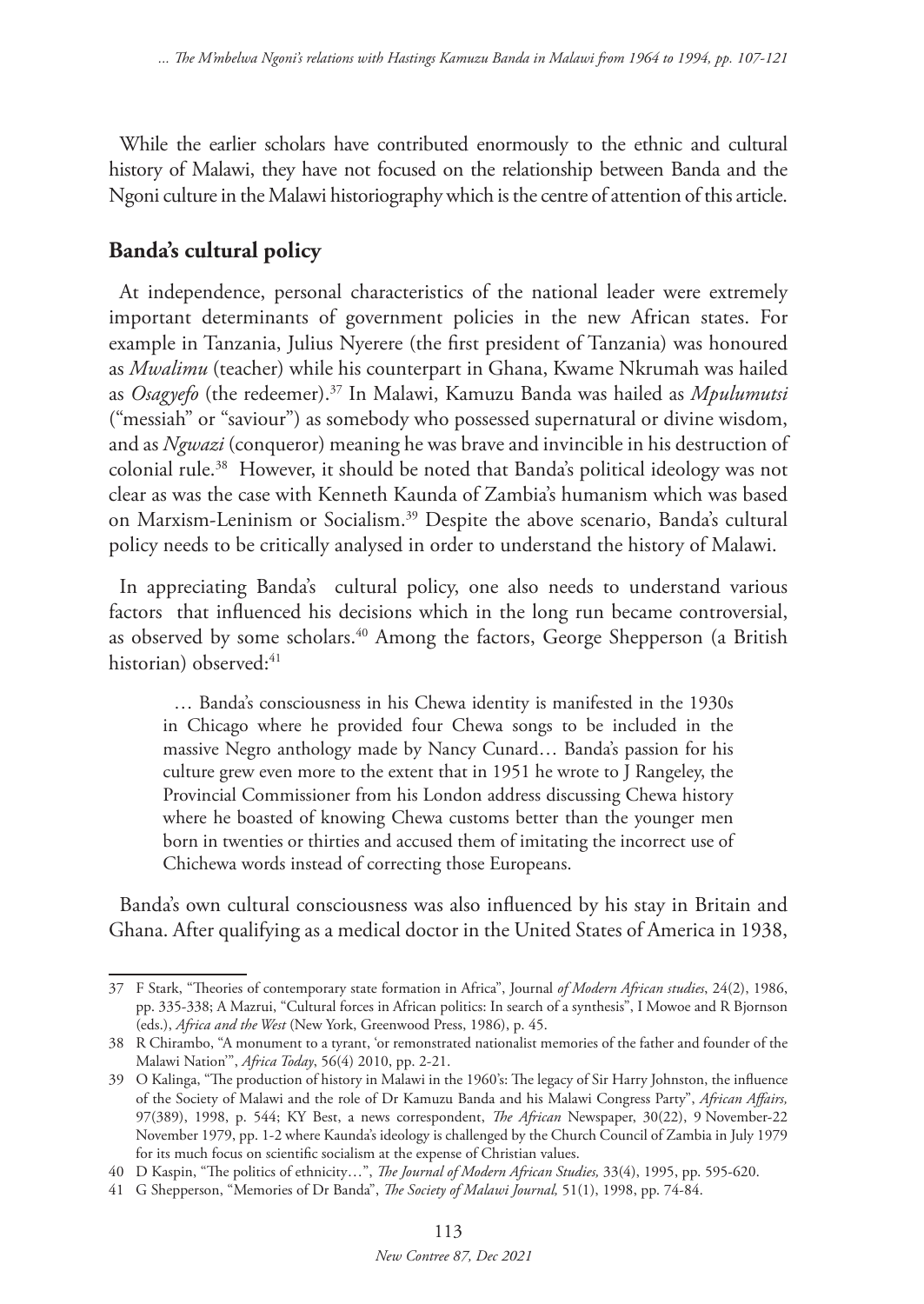Banda moved to Britain to obtain a medical license for him to practice as a physician in the British Empire. While in Scotland, Banda was amazed by the hypocrisy of the Scottish missionaries with regard to what they could term as "evil" in Nyasaland but cherished in Scotland such as beer drinking and dancing of married men while holding the wives of other men.42 With his cultural consciousness in mind, Banda later met and befriended Thomas Cullen Young, a Scottish missionary during Banda's school time in Nyasaland. Among others, Cullen Young influenced Banda by suggesting the name *Maravi* to would-be independent Nyasaland. In 1953, Banda left Britain for Gold Coast (later Ghana) in disgust about the British imposition of the Federation of Rhodesia and Nyasaland.43 During Banda's stay in Gold Coast between 1953 and 1958, he witnessed the country attaining independence where its founding President Kwame Nkrumah changed it to Ghana, the name of an ancient empire.<sup>44</sup> It seemed certain that Banda was already thinking of pressing for such a change if given opportunity in Nyasaland. Indeed, when Nyasaland attained independence in 1964, it also changed the name to Malawi.<sup>45</sup> The name Malawi means flames of fire and traces its origin from the earliest Bantu immigrants called the Maravi or Malawi from the modern Democratic Republic of Congo in the thirteenth century AD.<sup>46</sup>

The last factor was Banda's heroic welcome from Ghana at Chileka Airport in Blantyre, Nyasaland on  $6<sup>th</sup>$  July 1958 and his relations with young nationalists.<sup>47</sup> The young nationalists who became Banda's cabinet ministers regarded headmen and chiefs as "stooges" of colonial government but Banda soon found himself uncomfortable with such "new men" as political colleagues, hence gathered support from the older Malawians<sup>48</sup>

By the time Banda returned to Malawi in 1958, he was a man who had struggled with significance and importance of his African heritage.<sup>49</sup> Banda pursued the idea of creating a composite culture as reflected in his dressing where he used to put on western suits, representing European (English in particular) lifestyle,<sup>50</sup> but with a flywhisk which symbolised his African identity.<sup>51</sup> In promoting Malawian culture, President Banda made populist appeal that Malawi would obtain democracy based

<sup>42</sup> P Forster, "Culture, nationalism…", *Journal of Modern African Studies*, 32(3), 1994, pp. 485-486.

<sup>43</sup> O Kalinga, "The production of history in Malawi in the 1960's...", *African Affairs,* 97(389), 1998, p. 539.

<sup>44</sup> P Forster, "Culture, nationalism…", *Journal of Modern African Studies*, 32(3), 1994, pp. 483-485.

<sup>45</sup> O Kalinga, "The production of history in Malawi in the 1960's…", *African Affairs,* 97(389), 1998, p.539.

<sup>46</sup> YM Juwayeyi, *Archaeology and oral tradition in Malawi: Origins and early history of the Chewa* (Cape Town, University of Cape Town Press, 2020), pp. 36-39.

<sup>47</sup> P Forster, "Culture, nationalism…", *Journal of Modern African Studies*, 32(3), 1994, p. 488.

<sup>48</sup> P Forster, "Culture, nationalism…", *Journal of Modern African Studies*, 32(3), 1994, pp.488-489.

<sup>49</sup> K Phiri, "Dr Banda's cultural legacy and its implications for a democratic Malawi", KM Phiri and KR Ross (eds.), *Democratisation in Malawi: A stocktaking* (Mzuzu, Luviri Press, Reprint, 2020), p. 177.

<sup>50</sup> L Mphande, "Dr. Hastings Kamuzu Banda and the Malawi writers group: The (un)making of a cultural tradition", *Research in African Literatures,* 27(1), 1996, p. 81

<sup>51</sup> K Phiri quoting Crosby, "Dr Banda's cultural legacy…", KM Phiri and KR Ross (eds.), *Democratisation in Malawi:* …, p. 171.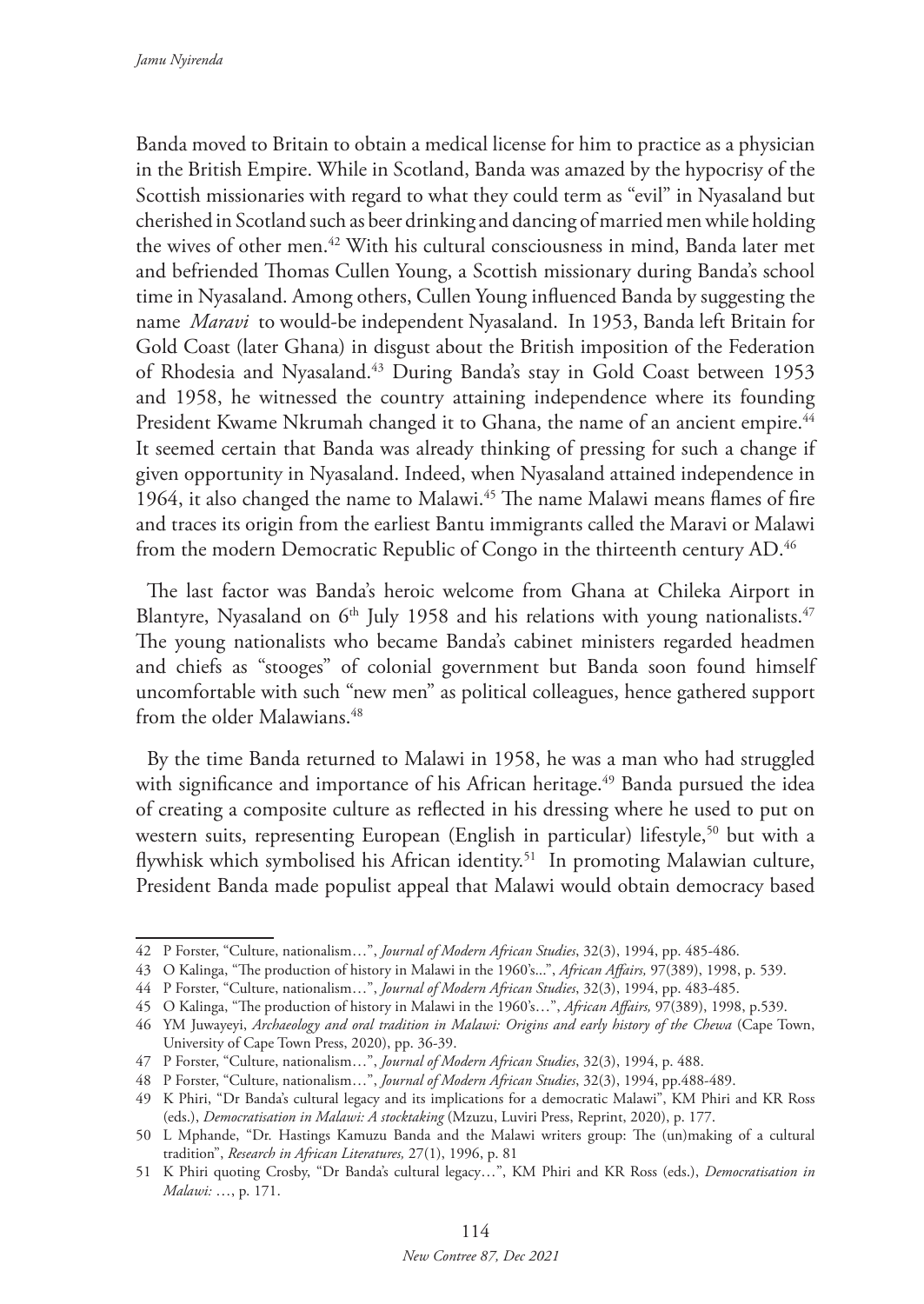on the old African institutions such as that of chieftainship.52 This attitude prompted Banda to establish the Censorship Board in 1972 to screen out extreme Western influences in the areas of literature, films and other related mediums.53 Apart from that, Banda also facilitated the enactment of the decency in Dressing Code Act in 1973 which banned the western concepts of wearing of miniskirts and bell-bottomed trousers, and disallowed men from keeping long hair.<sup>54</sup> Banda encouraged women to put on *duku* (head scarf or wrap) and *chitenje* (wrapper)<sup>55</sup> whereas men were expected to be presentable enough. Banda was, thus, determined to create not only an "African" or "Malawian" culture that would to be free from Western infiltration, but also a single Malawian culture out of the country's many cultural traditions.

However, to come up with a standardised Malawian culture out of different cultural traditions in the country, Banda singled out Chewa culture of central Malawi to represent the so called 'Malawian' culture.56 This could be compared to Seretse Khama, the first president of Botswana, who also promoted and recognised his Tswana cultural identity as synonymous with Botswana nationhood. In this regard, any non-Tswana cultural agitation was viewed as divisive and contrary to Botswana national building.57 For Banda, his argument was that having a common language would weld Malawi's ethnic cultures into one national culture. Banda's own 1966 speech corroborates this view:<sup>58</sup>

There will always be tribes in this country... [and] there will always be regions.... But these tribal designations, these regional designations, must exist, and we must recognise them, only as a means of identifying ourselves as true Malawians.... I value my being a Chewa from Kasungu in the Central Region, only because and only as ... (it) [sic] stamps on my forehead the sign that I am a true Malawian... We have no longer a collection of tribes in this country now. We are a nation. Therefore, we must think more of ourselves as Malawians and less, much less, as Nkondes, Tongas, Ngonis, Chewas, Yaos, Nyanjas, Senas.

<sup>52</sup> P Forster, "Culture, nationalism…", *Journal of Modern African Studies*, 32(3), 1994, p. 489.

<sup>53</sup> P Short, *Banda…,* pp. 279-280.

<sup>54</sup> R Rose, "Malawi in the 1970s: Official attitudes to dress and appearance and the drafting of legislation to ban 'bell bottom' trousers", *The Society of Malawi Journal,* 56(2), 2003, pp. 28-36; C Kambili, "Ethics of African tradition: Prescription of a dress code in Malawi 1965-1973", *The Society of Malawi Journal,* 55(2), 2002, pp. 80-99; P Short, *Banda…,* pp. 279-280.

<sup>55</sup> KM Phiri, "Dr Banda's cultural legacy…", KM Phiri and KR Ross (eds.), *Democratisation in Malawi:* …, p. 180.

<sup>56</sup> L Vail and L White, "Tribalism…", L Vail (ed.*), The creation of tribalism in Southern Africa…*, p. 182; B Mkandawire, "Ethnicity, language, and cultural violence…", *The Society of Malawi Journal,* 63(1), 2010, pp. 23-42; T Moyo, "Language politics…", *South African Journal of African Languages,* 4, 2002, pp. 262-272, for detailed accounts on Banda's divisive and dictatorial policies.

<sup>57</sup> L Nyathi-Ramahobo, "The language policy, cultural rights and the law in Botswana", M Putz, J Fishman and J Neff-van Aertselaer (eds.), *Along the routes of power: Explorations of empowerment through language* (Berlin, Walter de Gruyter and Company, 2006), pp. 285-303.

<sup>58</sup> *Malawi Parliamentary Hansard*, 20<sup>th</sup> May 1966, Cited in Short, *Banda*..., pp. 266-267.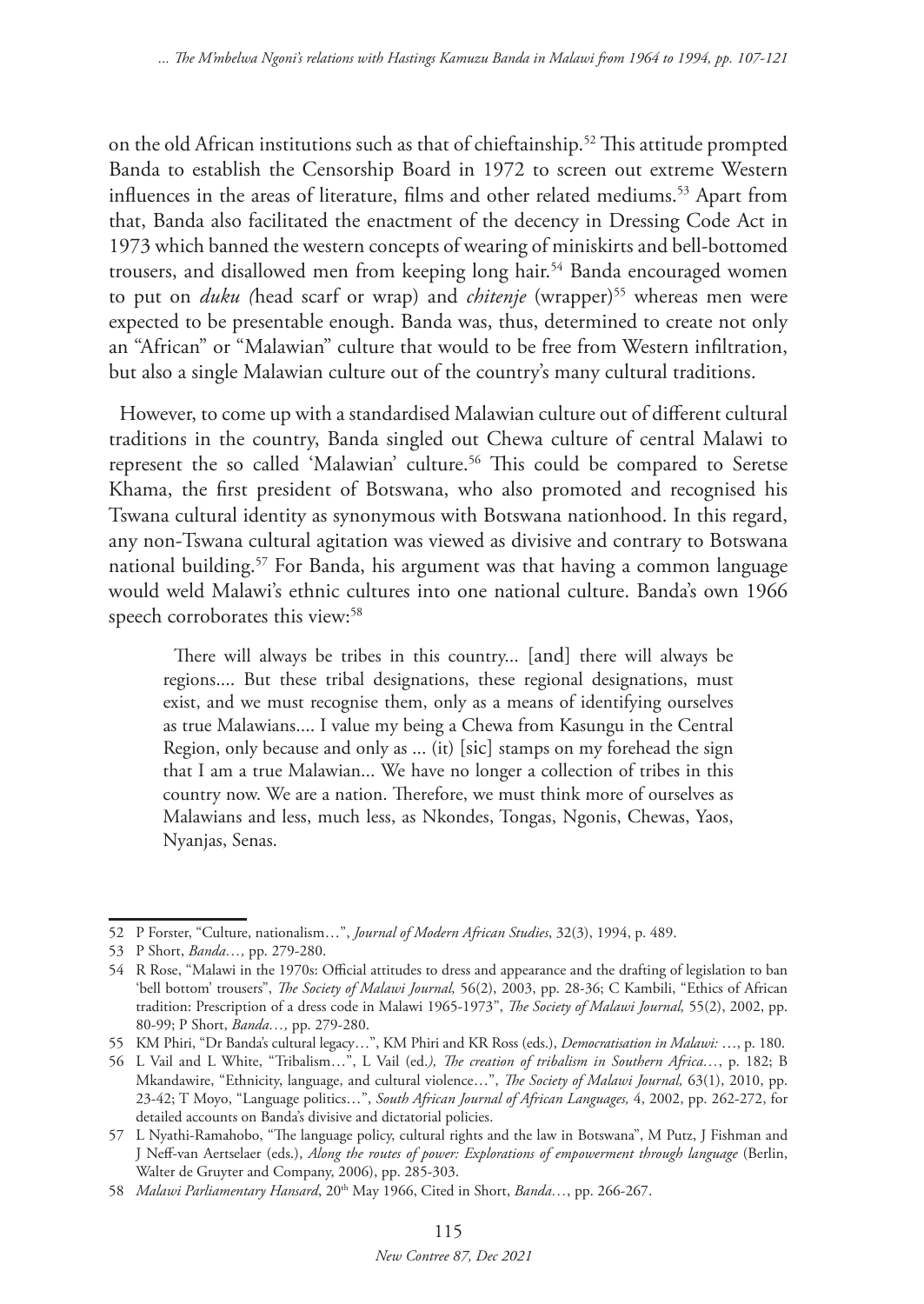Despite the sentiments on Malawi's national identity, Banda imposed Chewa culture on Malawians which became synonymous with Malawian cultural identity. The initial step began with the elevation of Chichewa as a national language because Banda held a belief that the Nyanja and Mang'anja peoples, whose ChiNyanja language was predominantly spoken in the Southern region of the country, were basically all Chewas.59 Banda also felt that ChiNyanja language was fully anglicised by the Blantyre missionaries.<sup>60</sup> He, therefore, desired to use a "pure" Chewa language which he spoke as a young man in the villages of Kasungu District of central Malawi.<sup>61</sup> As a result, Banda demanded for orthographic standardisation of Chichewa to take out "western" excesses. Consequently, in 1972, the government of Malawi instituted the Chichewa Board to do this work of language standardization. This led the Chewa culture considered synonymous with Malawian culture by virtue of being the most ancient and least influenced by colonialism.<sup>62</sup>

### **Ngoni search for a cultural space**

Although Banda seemed to favour the Chewa in his cultural policy, $63$  he was also in good terms with the M'mbelwa Ngoni compared to other groups in the country. Banda's admiration and love for the Ngoni manifested through political rallies and national celebrations where the most favoured groups performed last.<sup>64</sup> For example, in the Central Region, the entry of *Gulewamkulu* (literary "big dance") or *Nyau* (the Chewa's secret society dance where dancers hid in masks to depict ancestral spirits or wild animals)<sup>65</sup> and Malawi Congress Party (MCP) women dances popularly known as *Mbumba za Kamuzu* (Banda's women) in the dancing arena were always indicating the closure of dancing ceremonies. In the case of the Northern region, *Ingoma* dance of the Ngoni from Mzimba was performed last and Banda was always joining and dancing with them in the arena.<sup>66</sup> Gradually, *Ingoma* became a source of pride even to Banda's foreign dignitaries. For instance, in 1988 Margaret Thatcher, the then British Prime Minister, was entertained to this Ngoni dance during her official visit to Malawi.<sup>67</sup>

<sup>59</sup> P Short, *Banda…*, p. 273.

<sup>60</sup> L Vail and L White, "Tribalism…", L Vail (ed.*), The creation of tribalism in Southern Africa…*, p. 166.

<sup>61</sup> P Short, *Banda…,* p. 273.

<sup>62</sup> L Vail and L White, "Tribalism…", L Vail (ed.*), The creation of tribalism in Southern Africa…",* p. 182.

<sup>63</sup> KM Phiri, "Dr Banda's cultural legacy…", KM Phiri and KR Ross (eds.), *Democratisation in Malawi:* …, pp. 182-184.

<sup>64</sup> J Nyirenda, "Ngoni culture, missionary Christianity, and the modern state: The case of Mpherembe's area in Mzimba district, 1899-1994" (MA Thesis, University of Malawi, 2011), pp. 69-70.

<sup>65</sup> H Kachapila, "'Remarkable adaptability': Gender, identity and social change among the Chewa of central Malawi, 1870-1945" (PhD Thesis, Dalhousie University, 2001), p. 31.

<sup>66</sup> J Nyirenda (Personal Collection-Hereafter JNPC), interview, K Nkosi (local historian, Mzimba district), 30 March 2021; GC Jere (member of royal Jere family and Ex-Malawi Young Pioneer, Mzimba district), 16 July 2021; H Hara (local historian, Mzimba District), 16 July 2021; O Kalinga, "The production of history in Malawi in the 1960's...", *African Affairs,* 97(389), 1998, pp. 523-549.

<sup>67</sup> BF Kandoole and KM Phiri, *Twenty-five yars of independence in Malawi* (Blantyre, Dzuka Publishing Company, 1989), p. 38.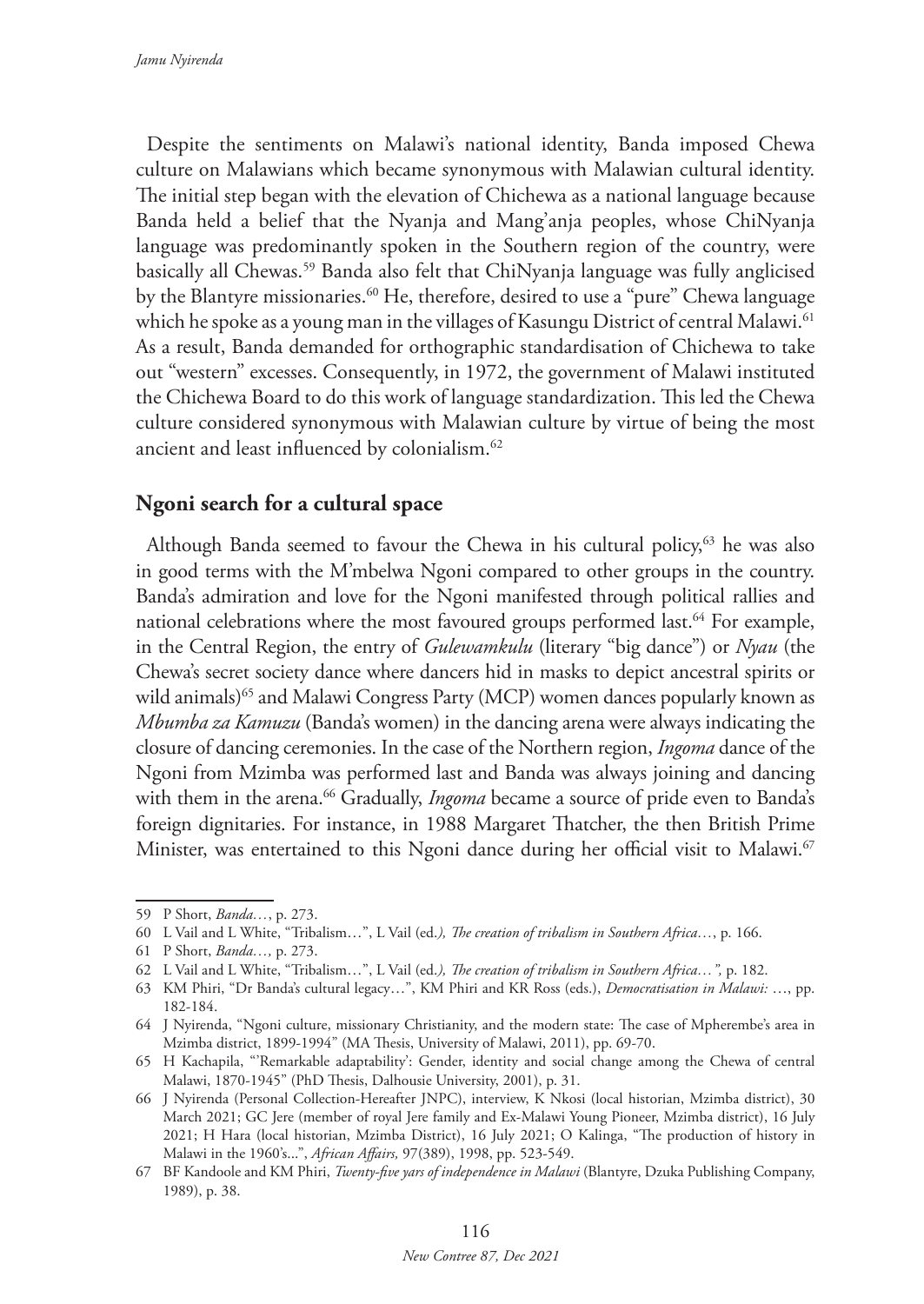Additionally, whenever Banda was on a visit to the Northern region of Malawi, he would be met by Ngoni men dressed in what was considered traditional attire such as animal skins of lions or leopards (similar to Zulu traditional wear), $^{68}$  singing and chanting war songs praising him.69 In short, Banda had a partiality for the M'mbelwa Ngoni who were favoured more than other ethnic groups in Northern Malawi.

The Ngoni search for cultural space was as old as their settlement in Malawi. The Ngoni enjoyed a reputation as historical effective soldiers and administrators. Cultural brokers like Yesaya Chibambo and Charles Chidongo Chinula celebrated and publicised the Ngoni achievements tracing their migration from Natal in South Africa, victories in battlefields, capacity to build highly-centralized states, and their seemingly unified culture, among others.<sup>70</sup> This made M'mbelwa Ngoni attract cordial relations with Banda until he was edged out of power in 1994 despite his government's constantly attacking the vested interests of the northern petty bourgeoisie. Among the vested interests of the north were the removal of Chitumbuka language from the press and schools in 1968 and the imposition of a quota system in education which was viewed as a means of punishing the North.<sup>71</sup> Moreover, in 1989, the Malawi government blamed teachers from the north for poor education standards in other regions hence ordered all teachers to teach in their respective regions.72 As that was not enough, on 9th February 1989, *Boma Lathu*, a Malawi government newspaper, published Banda's speech at Kasiya in Lilongwe denouncing proud behaviour of some people of Northern region.73

Banda's earlier relations with the Ngoni can be traced back between 1947 and 1950. For instance, he wrote a letter to M'mbelwa II in 1947.<sup>74</sup> Furthermore, Banda's close ties with M'mbelwa Ngoni can also be detected in his letter dated 26 July 1950 to his uncle Hannock Msokera Phiri and he wrote:75

Dear Uncle,

Thank you very much for your letter, of 10<sup>th</sup> July. I am very glad that you

<sup>68</sup> DD Phiri, "Some notes on the Ngoni Clans of Malawi and the Ngoni celebrations held at Mabili in September 2001", *Society of Malawi Journal*, 55(2), 2002, p. 69, for the picture of Chief Mangosuthu Buthelezi's Zulu cultural attire.

<sup>69</sup> O Kalinga, "The production of history in Malawi in the 1960's...", *African Affairs,* 97(389), 1998, p. 543.

<sup>70</sup> L Vail and L White, "Tribalism…", L Vail (ed.*), The creation of tribalism in Southern Africa…",* pp. 160-162.

<sup>71</sup> B Mkandawire, "Ethnicity, language, and cultural violence…", *The Society of Malawi Journal,* 63(1), 2010, pp. 29-35.

<sup>72</sup> J Davison, *Gender, lineage, and ethnicity in Southern Africa* (Colorado and Oxford, Westview Press, 1997), p. 156.

<sup>73</sup> *Boma Lathu* Newspaper, 17(2), February 1989, p. 1.

<sup>74</sup> JNPC, interview, N Thole (co-founding member of Mzimba Heritage Association, Mzimba District), 1 March 2021; B Soko (co-founding member of Mzimba Heritage Association, Mzimba district), 3 March 2021; B Jere (member of royal Jere family and member of Mzimba Heritage Association, Mzimba district), 5 March 2021.

<sup>75</sup> Archives online at Indiana University, HK Banda archive, African Studies Collection Indiana University, Bloomington, Indiana, Dr HK Banda Correspondence, Folder 4, 26 July 1950, a letter from Banda to Hannock Msokera Phiri written on 26 July 1950 (Available at https//purl.dlib.indiana.edu, as accessed on 12 June 2021).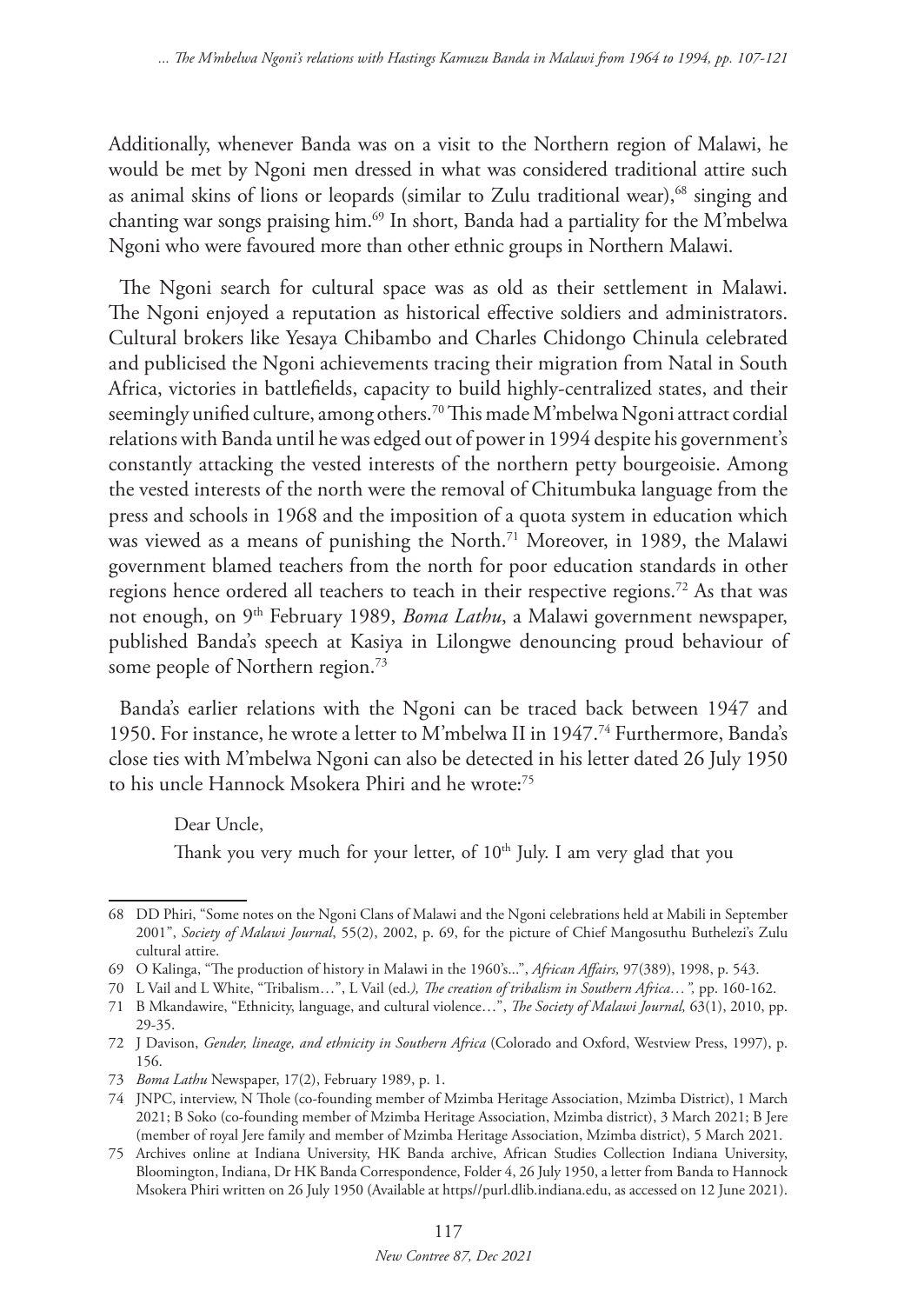went to Mzimba to see Rev. Chinula and Mberwa (sic). I am also glad to think that the land given me by Chief Mbelwa (sic) is very good. I shall begin work ther (sic) next year. It is too late this year and I have not budgeted for it this year...

It is my intention to have a large farm there in Mzimba District. It is a very good land for maize and beans and there are many people who could work for me…

So from the letter, it can be deduced that Banda had good relations with M'mbelwa Ngoni to the extent that he was given land for his farming enterprises.

In 1952, Banda found an opportunity to meet the paramount chief Inkosi M'mbelwa II in London. This was after M'mbelwa II had raised funds in Mzimba (each household contributing three pence) for the trip to London to meet the Queen of United Kingdom to express the Ngoni's displeasure about the federation.<sup>76</sup> While in London, Banda and M'mbelwa II agreed on a number of issues such as agriculture and strategizing self-government status for Nyasaland.<sup>77</sup>

After few days of his return to Malawi on  $6<sup>th</sup>$  July 1958, Banda and Kanyama Chiume went to Edingeni (Inkosi Mmbelwa's headquarters) and spent ten days with Mmbelwa II. While at Edingeni, Banda was offered a shield, spear and knobkierrie signifying him as a prowess fighter against the Central African Federation.78 Later on, Banda and M'mbelwa II left Edingeni for Hora area (still in Mzimba district) to look for land to open an agricultural scheme (as part of their agreement in London in 1952) which marked the beginning of the M'mbelwa Farm Institute where farmers were trained in livestock and other agricultural productions.<sup>79</sup> Then on 3<sup>rd</sup> March 1959 state of emergency was declared in Nyasaland and Banda was arrested and sent to Gweru prison in Southern Rhodesia (now Zimbabwe).<sup>80</sup> In the same year on 19th November, M'mbelwa II died.<sup>81</sup> After Banda was released from Gweru prison on 1<sup>st</sup> April 1960,<sup>82</sup> the M'mbelwa Ngoni accorded him a Ngoni military title *Ngwazi,* (meaning a "fierce and invincible warrior" ) because he had destroyed

<sup>76</sup> JNPC, interview, SM Nkosi (local historian, Mzimba district) 10 May 2021; E Mgomezulu (counsellor on Ngoni traditions, Mzimba district), 16 July 2021; N Thole, 1 March 2021; B Soko, 3 March 2021; B Jere 5 March 2021.

<sup>77</sup> JNPC, interview, H Nkhambule (*Inkosana*-a Ngoni political position below chieftainship level, Mzimba district), 14 June 2021; N Thole, 1 March 2021; B Soko, 3 March 2021.

<sup>78</sup> JNPC, interview, B Jere, 5 March 2021; H Hara, 16 July 2021.

<sup>79</sup> JNPC, interview, N Thole, 1March 2021; B Soko, 3 March 2021; B Jere, 5 March 2021; W Mkandawire (local historian, Mzimba district), 16 March 2021; SM Nkosi, 10 May 2021 (For years about its establishment see: https://cals.arizona.edu>malawi>Plus>appb Malawi's agricultural schemes, as accessed on 20 August 2021).

<sup>80</sup> KM Phiri, J McCracken and WO Mulwafu (eds.), *Malawi in crisis: The 1959/60 Nyasaland state of emergency and its legacy* (Zomba, Kachere Series, 2012).

<sup>81</sup> JNPC, interview, B Soko, 3 March 2021; B Jere, 5 March 2021; C Tembo (retired teacher and a historian, Mzimba district), 28 May 2021.

<sup>82</sup> J McCracken, *A history of Malawi 1859-1966* (Woodbridge, James Currey, 2012), p. 364.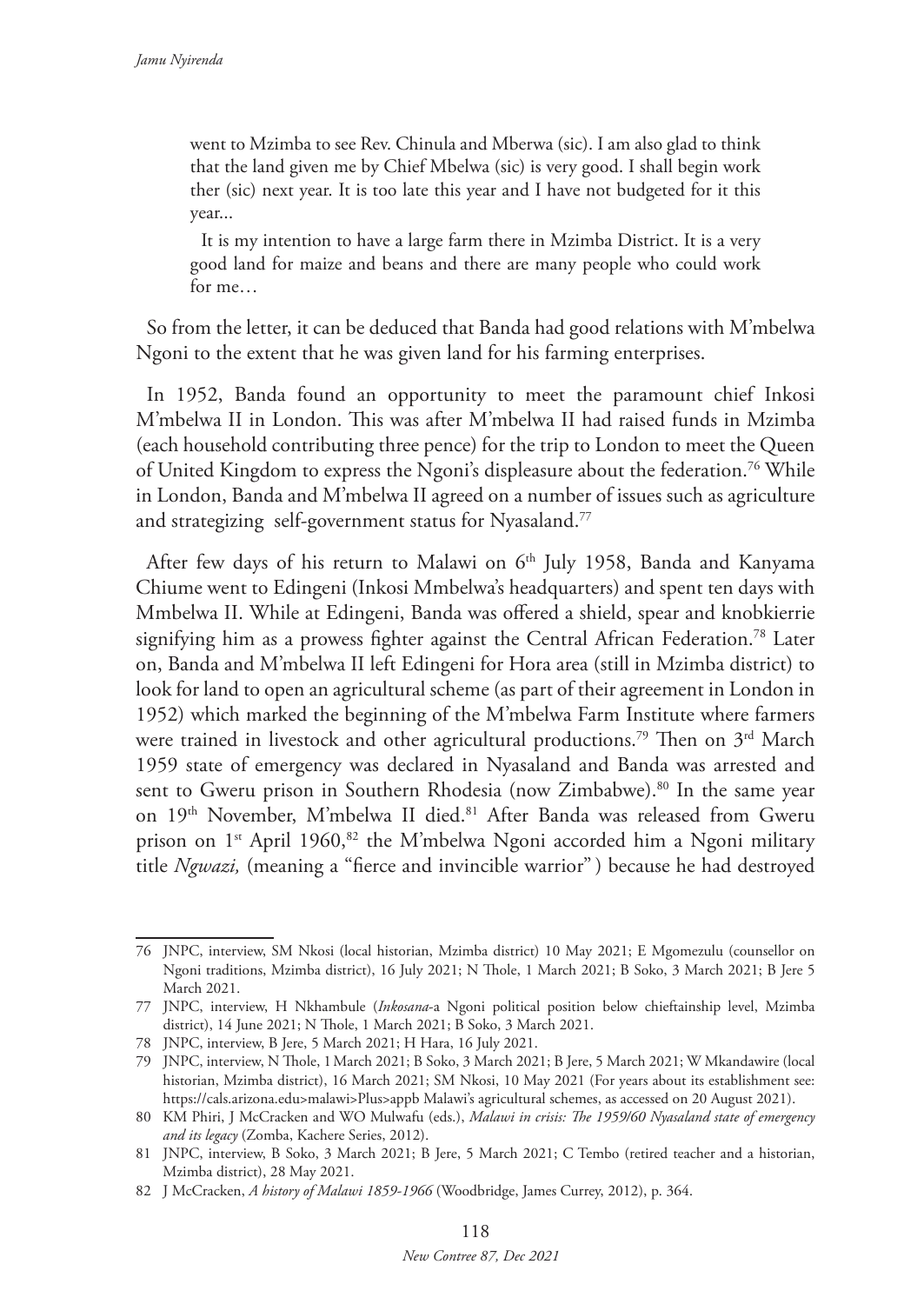the hated Federation of Rhodesia and Nyasaland.<sup>83</sup> In return, Banda reciprocated by enthroning M'mbelwa III (born Mackson Makamaka Mthusane Jere) in 1961 as leader of the northern or Mzimba Ngoni.<sup>84</sup>

Banda also showed his passion for the Ngoni as a great people, especially in his public rallies, by citing Ngoni history beginning from Shaka Zulu's biography, Ngoni migration under Zwangendaba and their settlement in Malawi.85 In addition to the above, Banda made M'mbelwa III become the chief judge of Malawi's Traditional Court seconded by Chief Mzukuzuku of Embangweni of Mzimba District.<sup>86</sup> As that was not enough, M'mbelwa III was treated with special attention as he would sometimes fly to Lilongwe or MCP conventions using Malawi Army's Dornier plane sent by Banda.<sup>87</sup> Banda also made sure that all regional ministers for the north were coming from Mzimba District only.88

Furthermore, Banda also appointed one of the Ngoni chiefs, *Inkosi* (chief) Mzikubola III (born Chifwede Jere) to be one of his trusted diplomats to Germany and later on to the United States of America.<sup>89</sup> This was testified by Chifwede Jere's widow who said that they had lived abroad from 1973 to 1990.<sup>90</sup> The M'mbelwa Ngoni chiefs also benefitted a lot from Banda as he built them houses.<sup>91</sup> All M'mbelwa Ngoni chiefs such as Mtwalo, Mpherembe, Chindi, Mabilabo, Muzukuzuku, Mzikubola, and their paramount, M'mbelwa were beneficiaries to such a scheme. This project started in 1977 as narrated by late Chifwede Jere's son Masabane Jere:<sup>92</sup>

The Ngoni chiefs' houses project was initiated by my father Chifwede Jere who was by then working in the United States of America as a diplomat. My father requested an audience with Kamuzu Banda who was then on a holiday in the United Kingdom. He reminded Kamuzu of promising to take care of all the widows left by M'mbelwa II. Chifwede felt that the promise was not

<sup>83</sup> JNPC, interview, B Soko, 3 March 2021; B Jere, 5 March 2021; K Nkosi, 30 March 2021; H Hara,16 July 2021; RM Chirambo, "'A monument to a tyrant', or remonstrated nationalist memories of the father and founder of the Malawi nation", *Africa Today,* 56(4), 2010, pp. 2-21.

<sup>84</sup> JNPC, interview, B Jere, 5 March 2021.

<sup>85</sup> O Kalinga, "The Production of History in Malawi in the 1960's…", *African Affairs,* 97(389), October 1998, pp. 542-543.

<sup>86</sup> JNPC, interview, M Jere, (incumbent chief Mzukuzuku, Mzimba district), 1 May 2021; E Mgomezulu, 16 July 2021.

<sup>87</sup> JNPC, interview, B Soko, 3March 2021.

<sup>88</sup> JNPC, interview; N Thole, 1 March 2021; B Jere, 5 March 2021; C Tembo, 28 May 2021; Also see HC Banda, *Malawi Parliament: Origins, reforms and practices,* (Lilongwe, Pan African Publishers Limited, 2014), pp. 206- 215 for details about such regional ministers' names.

<sup>89</sup> JNPC, interview, B Soko, 3March 2021; B Jere, 5 March 2021.

<sup>90</sup> JNPC, interview, M Makwakwa (widow to late Chifwede Jere, Chief Mzikubola III, Mzimba district), 30 April 2021.

<sup>91</sup> JNPC, interview, W Shumba, (woman counsellor and local historian, Mzimba district), 4 May 2021; SP Jere (member of royal Jere family and a commercial farmer, Mzimba district), 15 July, 2021; P Forster, "Culture, nationalism…", *Journal of Modern African Studies*, 32(3), 1994, p. 491.

<sup>92</sup> JNPC, interview, M Jere ('incumbent' Mzikubola IV and son to late Chifwede Jere, Mzikubola III, Mzimba district), 30 April 2021.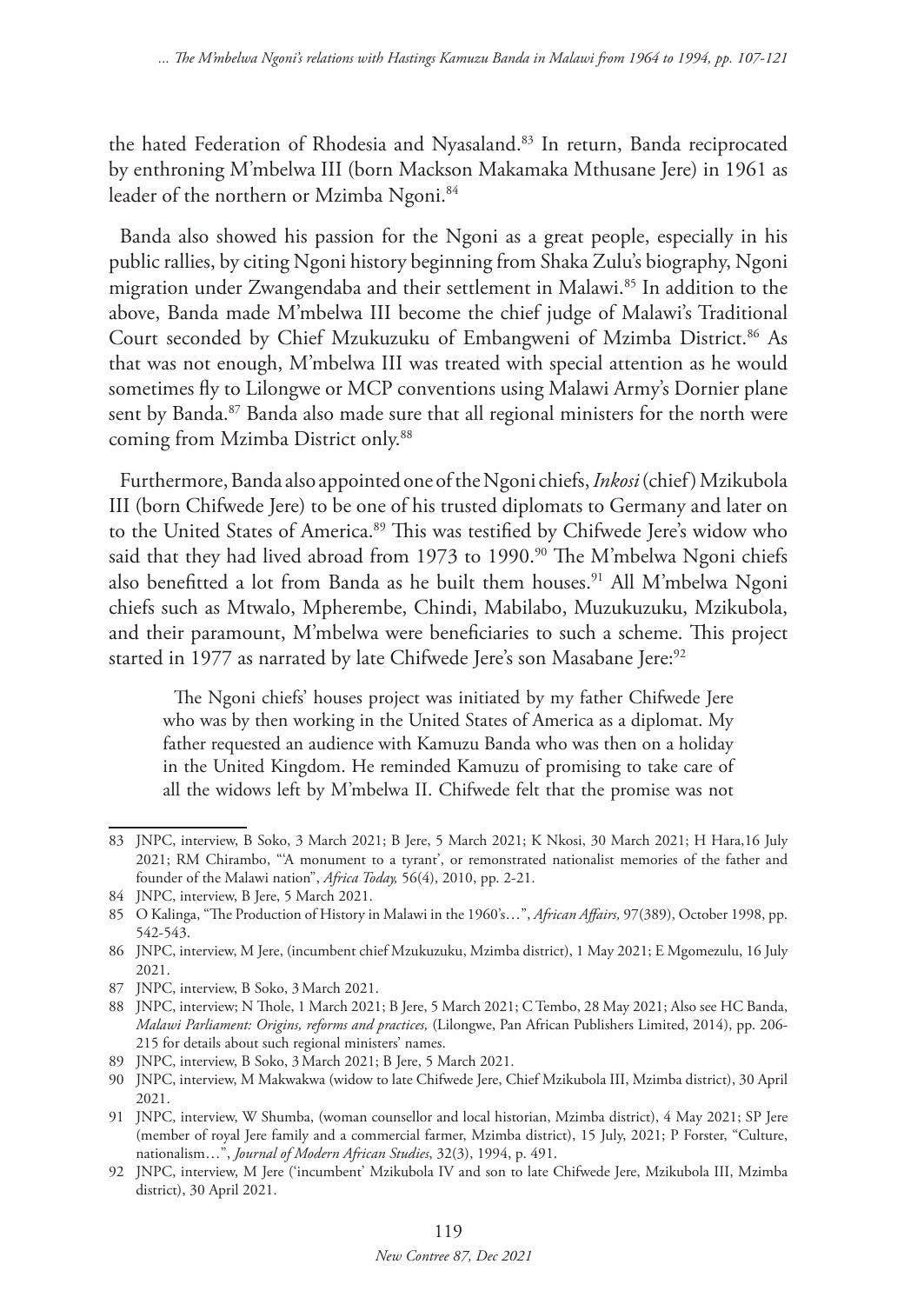fulfilled because the widows of M'mbelwa and all other chiefs were living in dilapidated houses. So the project started and by 1984 all Ngoni chiefs were built a house.

The M'mbelwa Ngoni enjoyed good relations with Banda save for one incident around late 1980s when *Inkosi* (chief) Chindi III, Chrispine William Jere, of Euthini section complained about habitual or forceful gifts to Banda while on his official visits.93 Chindi's remarks irked Banda to the extent that he wanted to dethrone him and evict him from the house constructed by Banda's government. But Chindi resisted and even refused eviction by arguing that 'the land belonged to his forefathers hence they should just demolish the house but leave the land'.<sup>94</sup> This wrangle went on but the Ngoni chiefs stood firm to the extent that the Chindi chieftaincy was restored.95

In return, the M'mbelwa Ngoni tried to align themselves with Banda by adapting their songs and praise poems for Zwangendaba and other heroes to praise Banda during mass rallies.96 Most of their *Ingoma* songs were now changed to *Chitumbuka* language in order to accommodate the Tumbuka people who had already outnumbered the Ngoni due to their numerical strength, while maintaining the original tunes of their songs.97 Among the songs was one titled, '*aNgwazi wayowoya limaninge chomene ndalama zili mudongo*' (the Ngwazi is saying that we should focus on farming because our wealth is generated from soil).<sup>98</sup> This song was also sung to please Banda who regarded agriculture in high esteem.<sup>99</sup>

The Ngoni also composed vilifying songs to Banda's enemies after the cabinet crisis of September 1964 when the Prime Minister Banda disagreed with his cabinet which led to dismissing some while others resigned in sympathy of their dismissed friends.<sup>100</sup> Among them was that which attacked Kanyama Chiume and went like:<sup>101</sup>

Leading vocals (men): *Inkosi yetu ngu Kamuzu Yedwa!* (Our only King is Kamuzu!) x2

Backing vocals (both men and women): *Inkosi yetu ngu Kamuzu* 

<sup>93</sup> JNPC, interview, C Nyirenda (retired worker in the banking sector, Mzimba district), 29 March 2021; C Mahobe (farmer, Mzimba district), 30 April 2021; H Nkhambule, 14 June 2021.

<sup>94</sup> JNPC, interview, C Nyirenda, 29 March 2021; E Mgomezulu, 16 July 2021.

<sup>95</sup> JNPC, interview, M Nyirenda (villager, Mzimba district), 30 March 2021; BN Tembo (Group Village Headman, Mzimba district, 28 May 2021.

<sup>96</sup> B Soko, "Innovation and change: The survival of Ngoni oral traditions in Malawi" (Paper, Oral Tradition and Innovation Conference, University of Natal, 8-11 July 1991). pp. 17-23; DD Phiri, "Some notes on the Ngoni clans of Malawi and the Ngoni celebrations held at Mabili in September 2001", *Society of Malawi Journal*, 55(2), 2002, p. 70.

<sup>97</sup> B Soko, "Innovation and change…", p.16.

<sup>98</sup> JNPC, interview, W Shumba, 4 May 2021; BN Tembo, 28 May 2021; Steven Nkosi interviewed on 10th May 2021.

<sup>99</sup> JNPC, interview, GC Jere,16 July 2021.

<sup>100</sup> J McCracken, *A history of Malawi 1859-1966* (Woodbridge, James Currey, 2012), pp. 429-460.

<sup>101</sup> JNPC, interview, W Mkandawire, 16th March 2021; W Shumba 4 May 2021; H Hara,16 July 2021.